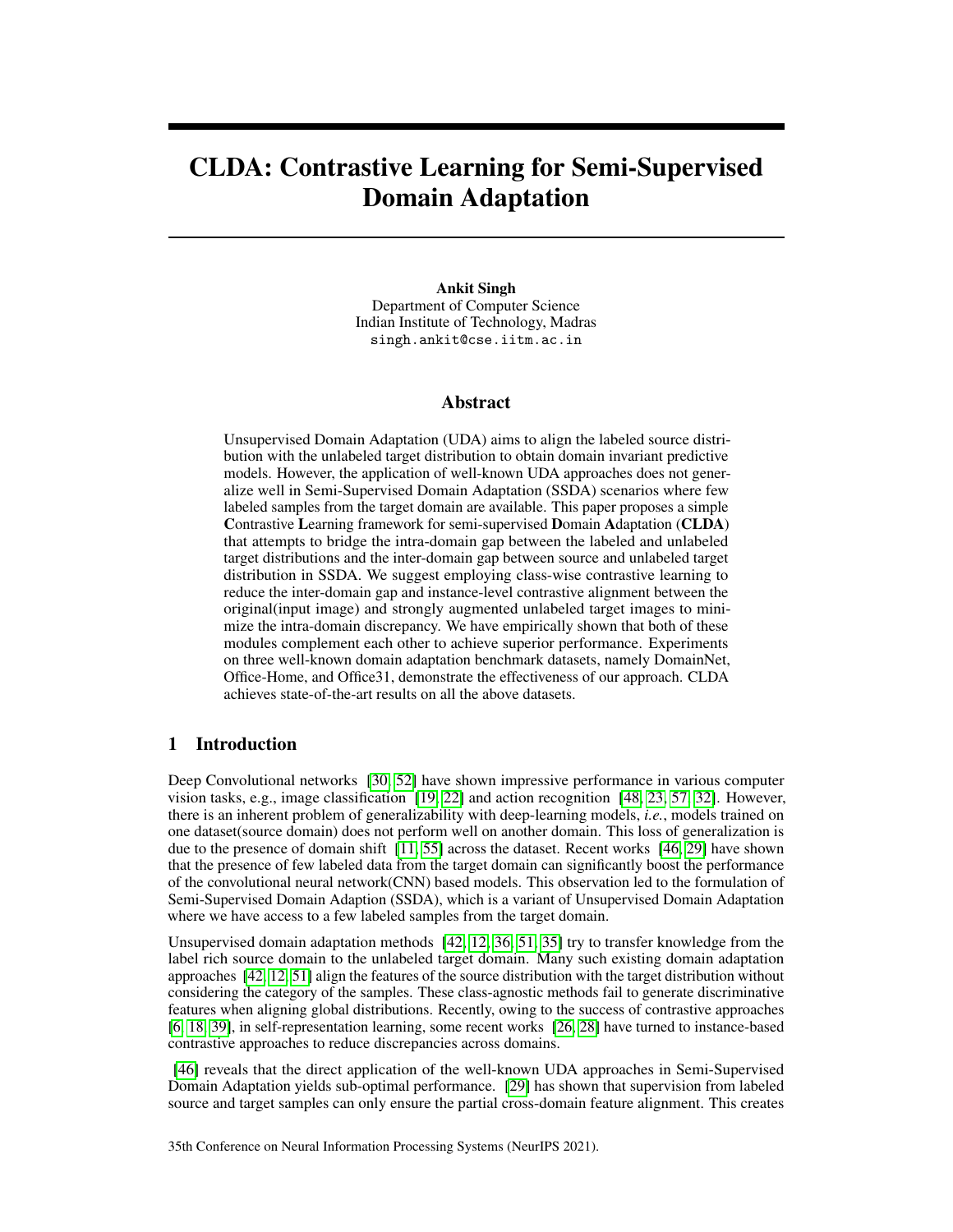

Figure 1: **Conceptual description of CLDA approach**. (a) Intial distribution of samples from both domain .(b) Instance Contrastive Alignment ensures unlabeled target samples move into the low entropy area forming robust clusters (c) Inter-Domain Contrastive Alignment minimizes the distance between the clusters of same class from both domain (d) The clusters of both domain are well aligned and samples are far away from decision boundary.

aligned and unaligned sub-distributions of the target domain, causing intra-domain discrepancy apart from inter-domain discrepancy in SSDA.

In this work, we propose CLDA, a simple single-stage novel contrastive learning framework to address the aforementioned problem. Our framework contains two significant components to learn domain agnostic representation. First, Inter-Domain Contrastive Alignment reduces the discrepancy between centroids of the same class from the source and the target domain while increasing the distance between the class centroids of different classes from both source and target domain. This ensures clusters of the same class from both domains are near each other in latent space than the clusters of the other classes from both domains.

Second, inspired by the success of self-representation learning in semi-supervised settings [\[17,](#page-10-5) [6,](#page-10-3) [49\]](#page-12-7), we propose to use Instance Contrastive Alignment to reduce the intra-domain discrepancy. In this, we first generate the augmented views of the unlabeled target images using image augmentation methods. Alignment of the features of the original and augmented images of the unlabeled samples from the target domain ensures that they are closer to each other in latent space. The alignment between two variants of the same image ensures that the classifier boundary lies in the low-density regions assuring that the feature representations of two variants of the unlabeled target images are similar, which helps to generate better clusters for the target domain.

In summary, our key contributions are as follows. 1) We propose a novel, simple single-stage training framework for Semi-supervised Domain Adaptation. 2)We propose using alignment at class centroids and instance levels to reduce inter and intra domain discrepancies present in SSDA. 3)We evaluate the effectiveness of different augmentation approaches, for instance-based contrastive alignment in the SSDA setting. 4)We evaluate our approach over three well-known Domain Adaptation datasets (DomainNet, Office-Home, and Office31) to gain insights. Our approach achieves the state of the art results across multiple datasets showing its effectiveness. We perform extensive ablation experiments highlighting the role of different components of our framework.

## 2 Related Works

## 2.1 Unsupervised Domain Adaptation

Unsupervised Domain Adaptation (UDA) [\[14\]](#page-10-6) is a well-studied problem, and most UDA algorithms reduce the domain gap by matching the features of the sources and target domain [\[16,](#page-10-7) [4,](#page-10-8) [24,](#page-11-10) [36,](#page-11-5) [51,](#page-12-6) [27\]](#page-11-11). Feature-based alignment methods reduce the global divergence [\[16,](#page-10-7) [51\]](#page-12-6) between source and target distribution. Adversarial learning [\[12,](#page-10-2) [5,](#page-10-9) [34,](#page-11-12) [35,](#page-11-6) [42,](#page-12-5) [41\]](#page-12-8) based approaches have shown impressive performance in reducing the divergence between source and target domains. It involves training the model to generate features to deceive the domain classifier, invariantly making the generated features domain agnostic. Recently, Image translation methods [\[20,](#page-10-10) [21,](#page-10-11) [38\]](#page-11-13) have been explored in UDA where an image from the target domain is translated to the source domain to be treated as an image from the source domain to overcome the divergence present across domains.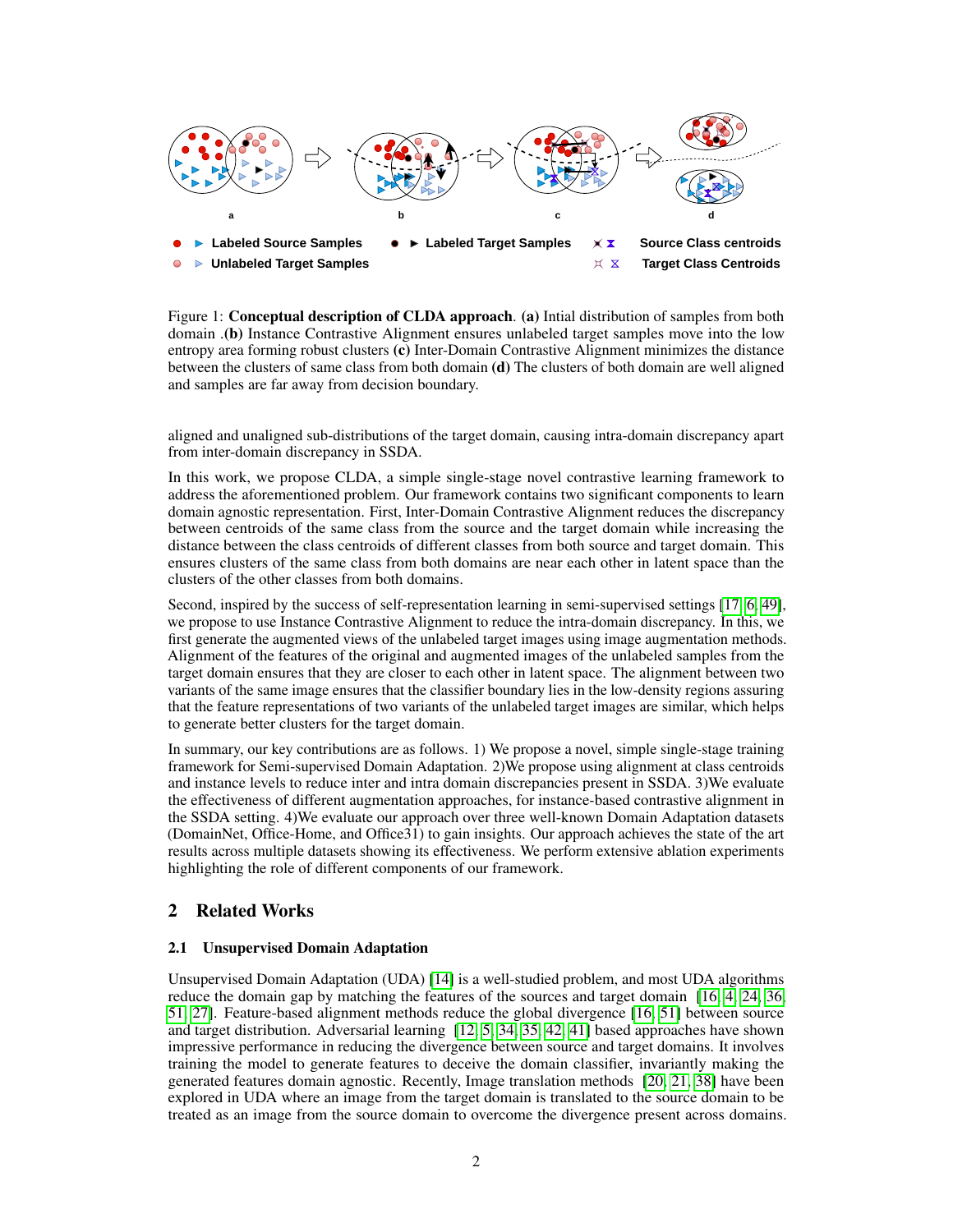Despite remarkable progress in UDA, [\[46\]](#page-12-4) shows the UDA approaches do not perform well in the SSDA setting, which we consider in this work.

#### 2.2 Semi-Supervised Learning

Semi-Supervised Learning(SSL) aims to leverage the vast amount of unlabeled data with limited labeled data to improve classifier performance. The main difference between SSL and SSDA is that SSL uses data sampled from the same distribution while SSDA deals with data sampled from two domains with inherent domain discrepancy. The current line of work in SSL [\[50,](#page-12-9) [3,](#page-10-12) [31,](#page-11-14) [10\]](#page-10-13) follows consistency-based approaches to reduce the intra-domain gap. Mean teacher [\[53\]](#page-12-10) uses two copies of the same model (student model and teacher model) to ensure consistency across augmented views of the images. Weights of the teacher model are updated as the exponential moving average of the weights of the student model. Mix-Match [\[3\]](#page-10-12) and ReMixMatch [\[2\]](#page-9-0) use interpolation between labeled and unlabeled data to generate perturbed features. Recently introduced FixMatch [\[50\]](#page-12-9) achieves impressive performance using the confident pseudo labels of the unlabeled samples and treating them as labels for the strongly perturbed samples. However, direct application of SSL in the SSDA setting yields sub-optimal performance as the presumption in the SSL is that distributions of labeled and unlabeled data are identical, which is not the case in SSDA.

#### 2.3 Contrastive Learning

Contrastive Learning(CL) has shown impressive performance in self-representation learning [\[6,](#page-10-3) [1,](#page-9-1) [18,](#page-10-4) [54,](#page-12-11) [39\]](#page-11-7). Most contrastive learning methods align the representations of the positive pair (similar images) to be close to each other while making negative pairs apart. In semantic segmentation, [\[33\]](#page-11-15) uses patch-wise contrastive learning to reduce the domain divergence by aligning the similar patches across domains. In domain adaptation, contrastive learning [\[28,](#page-11-9) [26\]](#page-11-8) has been applied for alignment at the instance level to learn domain agnostic representations. [\[26,](#page-11-8) [28\]](#page-11-9) use samples from the same class as positive pairs, and samples from different classes are counted as negative pairs. [\[26\]](#page-11-8) modifies Maximum Mean Discrepancy (MMD) [\[16\]](#page-10-7) loss to be used as a contrastive loss. In contrast to [\[28,](#page-11-9) [26\]](#page-11-8), our work proposes to use contrastive learning in SSDA setting both at the class and instance level (across perturbed samples of the same image) to learn the semantic structure of the data better.

#### 2.4 Semi-Supervised Domain Adaptation

Semi-Supervised Domain Adaptation (SSDA) aims to reduce the discrepancy between the source and target distribution in the presence of limited labeled target samples. [\[46\]](#page-12-4) first proposed to align the source and target distributions using adversarial training. [\[29\]](#page-11-4) shows the presence of intra domain discrepancy in the target distribution and introduces a framework to mitigate it. [\[25\]](#page-11-16) uses consistency alongside multiple adversarial strategies on top of MME [\[46\]](#page-12-4). [\[9\]](#page-10-14) introduced the meta-learning framework for Semi-Supervised Domain Adaptation. [\[58\]](#page-12-12) breaks down the SSDA problem into two subproblems, namely, SSL in the target domain and UDA problem across the source and target domains, and learn the optimal weights of the network using co-training. [\[37\]](#page-11-17) proposed to use pretraining of the feature extractor and consistency across perturbed samples as a simple yet effective strategy for SSDA. [\[44\]](#page-12-13) introduces a framework for SSDA consisting of a shared feature extractor and two classifiers with opposite purposes, which are trained in an alternative fashion; where one classifier tries to cluster the target samples while the other scatter the source samples, so that target features are well aligned with source domain features. Most of the above approaches are based on adversarial training, while our work proposes to use contrastive learning-based feature alignment at the class level and the instance level to reduce discrepancy across domains.

## 3 Methodology

In this section, we present our novel Semi-Supervised Domain Adaptation approach to learn domain agnostic representation. We will first introduce the background and notations used in our work and then describe our approach and its components in detail.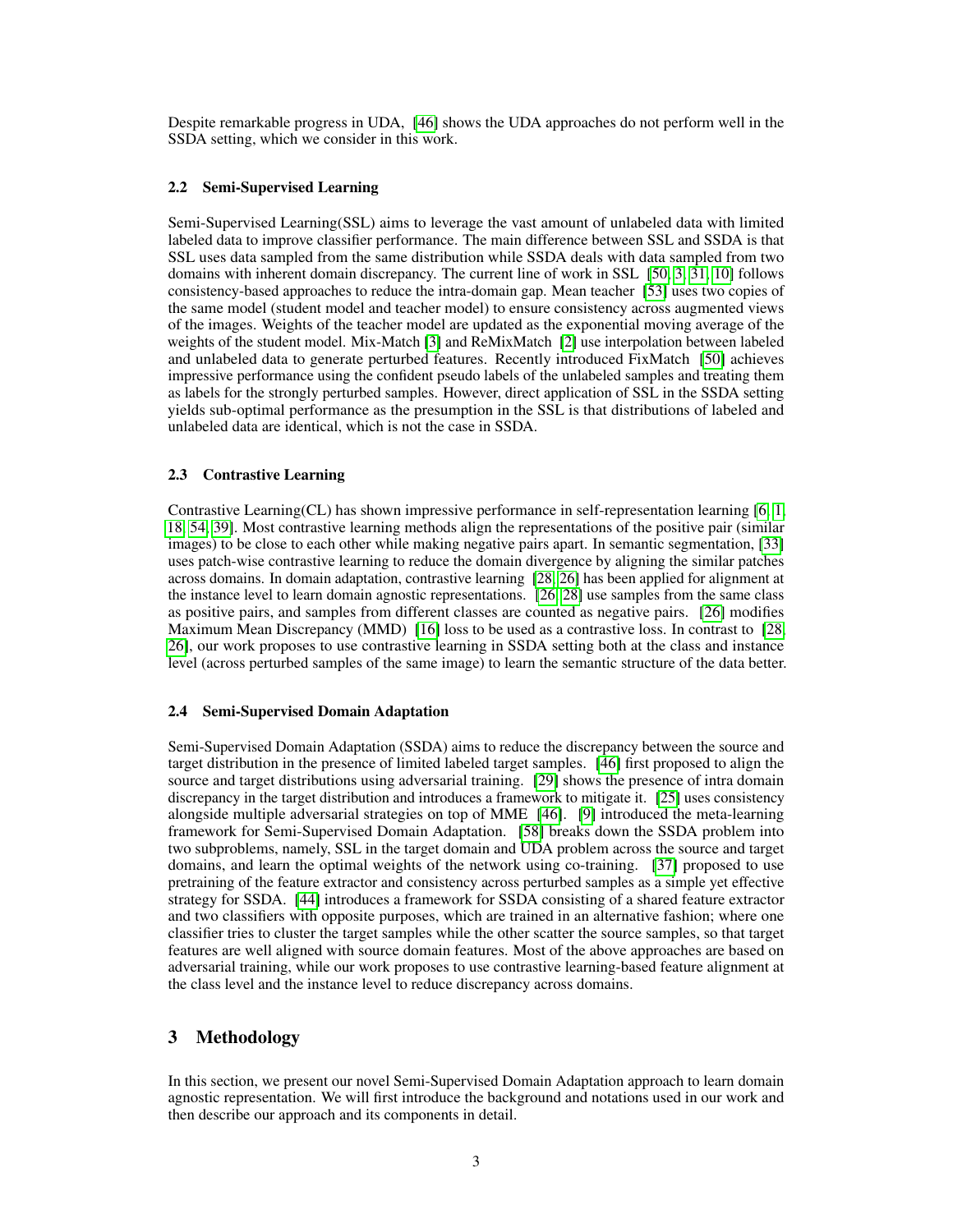

**Strong Augmented Unlabeled Target Samples**

Figure 2: **Outline of our CLDA Framework** Our approach consists of aligning the outputs of the neural network at two levels. At the instance level, we try to maximize the similarity between features of unlabeled target images and strongly augmented unlabeled target images using Instance Contrastive Alignment. At the class level, we pass the images from both domains through the network, where we assign the labels to features of unlabeled target images and compute the centroids of each class of the target domain. Similarly, we compute the centroids for source domain features using their class labels. Finally, we maximize the similarity between centroids of the same class across domains by employing Inter-Domain Contrastive Alignment. We also used cross-entropy loss on the labeled source and target images, apart from the above components in our framework.

#### 3.1 Problem Formulation

In Semi-Supervised Domain Adaptation, we have datasets sampled from two domains. The source dataset contains labeled images  $\mathcal{D}_s = \{(x_i^s, y_i^s)\}_{i=1}^{N_s} \subset \mathcal{R}^d \times \mathcal{Y}$  sampled from some distribution  $P_S(X, Y)$ . Besides that, we have two sets of data sampled from target domain distribution  $P_T(X, Y)$ . We denote the labeled set of images sampled from the target domain as  $\mathcal{D}_{lt} = \{(x_i^{lt}, y_i^{lt})\}_{i=1}^{N_{lt}}$ . The unlabeled set sampled from target domain  $\mathcal{D}_t = \{(x_i^t)\}_{i=1}^{N_t}$  contains large number of images  $(N_t \gg N_{lt})$  without any corresponding labels associated with them. We also denote the labeled data from both domains as  $\mathcal{D}_l = \mathcal{D}_s \cup \mathcal{D}_{lt}$ . Labels  $y_i^s$  and  $y_i^{lt}$  of the samples from source and labeled target set correspond to one of the categories of the dataset having K different classes/categories *i.e*  $Y = \{1, 2, ... K\}$ . Our goal is to learn a task specific classifier using  $D_s, D_{tt}$  and  $D_t$  to accurately predict labels on test data from target domain.

#### 3.2 Supervised Training

Labeled source and target samples are passed through the CNN-based feature extractor  $\mathcal{G}(.)$  to obtain corresponding features, which are then passed through task-specific classifier  $\mathcal{F}(\cdot)$  to minimize the well-known cross-entropy loss on the labeled images from both source and target domains.

$$
\mathcal{L}_{sup} = -\sum_{k=1}^{K} (y^i)_k \log(\mathcal{F}(\mathcal{G}((x_l^i))_k)
$$
 (1)

#### 3.3 Inter-Domain Contrastive Alignment

Our method is based on the observation that the samples from the same category across domains must cluster in the latent space. However, this is observed only for the source domain due to the availability of the labels. Samples from the target domain do not align to form clusters due to the domain shift between the target and the source distributions. This discrepancy between the cluster of the same category across domains is reduced by aligning the centroids of each class of source and target domain. [\[6,](#page-10-3) [17\]](#page-10-5) have shown that having a separate projection space is beneficial for contrastive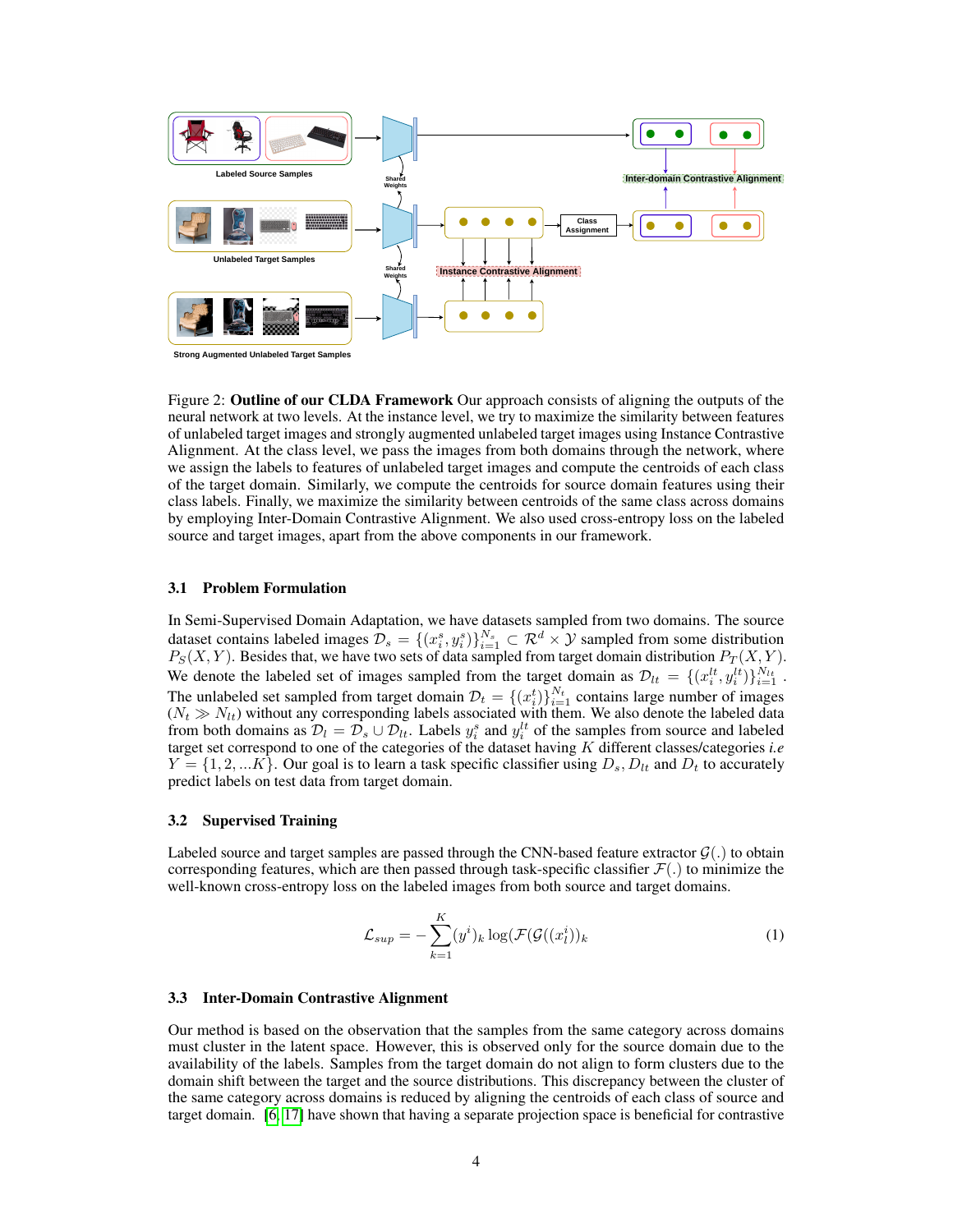training. Instead of using a separate projection, we have used the outputs from the task-specific classifier as features to align the clusters across the domain.

We represent the centroid of the images from the source domain belonging to class  $k$  as the mean of their features, which can be written as

<span id="page-4-1"></span>
$$
C_k^s = \frac{\sum_{i=1}^{i=B} 1_{\{y_i^s = k\}} \mathcal{F}(\mathcal{G}(x_i^s))}{\sum_{i=1}^{i=B} 1_{\{y_i^s = k\}}}
$$
(2)

where B is the size of batch. We maintain a memory bank  $(C^s = [C_1^s, C_2^s, ....C_K^s])$  to store the centroids of each class from source domain. We use exponential moving average to update these centroid values during the training

$$
C_k^s = \rho(C_k^s)_{step} + (1-\rho)(C_k^s)_{step-1}
$$

where  $\rho$  is a momentum term, and  $(C_k^s)_{step}$  and  $(C_k^s)_{step-1}$  are the centroid values of class k at the current and previous step, respectively.

We also need to cluster the unlabeled target samples for Inter-Domain Contrastive Alignment. The pseudo labels obtained from the task specific classifier as shown in Eq [\(3\)](#page-4-0) is used as the class labels for the corresponding unlabeled target samples.

<span id="page-4-0"></span>
$$
\hat{y}_i^t = argmax((\mathcal{F}(\mathcal{G}(x_i^t)))
$$
\n(3)

Similar to the source domain, we also calculate the separate cluster centroid  $C_k^t$  for each of the class k of the target samples present in the minibatch as per the Eq  $(2)$  where unlabeled target images replace the images from the source domain with their corresponding pseudo label. The model is then trained to maximize the similarity between the cluster representation of each class  $k$  from the source and the target domain.  $C_k^s$  and  $C_k^t$  form the positive pair while the remaining cluster centroids from both domains form the negative pairs. The remaining clusters from both domains are pushed apart in the latent space. This is achieved through employing a modified NT-Xent (normalized temperature-scaled cross-entropy) contrastive loss [\[6,](#page-10-3) [39,](#page-11-7) [49,](#page-12-7) [33\]](#page-11-15) for domain adaptation given by

$$
\mathcal{L}_{clu}(C_i^t, C_i^s) = -\log \frac{h(C_i^t, C_i^s)}{h(C_i^t, C_i^s) + \sum_{\substack{r=1 \ q \in \{s,t\}}}^K \mathbb{1}_{\{r \neq i\}} h(C_i^t, C_r^q)}
$$
(4)

where  $h(\mathbf{u}, \mathbf{v}) = \exp\left(\frac{\mathbf{u}^\top \mathbf{v}}{||\mathbf{u}||_2||\mathbf{v}||_2}/\tau\right)$  measures the exponential of cosine similarity, 1 is an indicator function and  $\tau$  is the temperature hyperparameter.

3.4 Instance Contrastive Alignment

Recent works on contrastive learning [\[18,](#page-10-4) [39,](#page-11-7) [6\]](#page-10-3) show encouraging results in single domain settings. [\[28\]](#page-11-9) extends contrastive learning into multi-domain settings. Inspired by such success, we employ Instance Contrastive Learning to form stable and correct cluster cores in the target domain.

To perform contrastive alignment at the instance level, we first generate a strongly augmented version of the unlabeled target image *i.e*  $\tilde{x}_i^t = \psi(x_i^t)$  where  $\psi(.)$  is the strong augmentation function [\[8\]](#page-10-15). Next, we employ the NT-Xent loss [\[6,](#page-10-3) [39\]](#page-11-7) as defined in Eq [\(5\)](#page-4-2) to ensure that these two variants of the same image are closer to each other in the latent space while the rest of the images in minibatch of size  $B$  are pushed apart. This idea stems from the cluster assumption in an ideal classifier, which states the decision boundary should lie in the low-density region, ensuring consistent prediction for different augmented variants of the same image.

<span id="page-4-2"></span>
$$
\mathcal{L}_{ins}(\tilde{x}_i^t, x_i^t) = -\log \frac{h\big(\mathcal{F}(\mathcal{G}(\tilde{x}_i^t), \mathcal{F}(\mathcal{G}(x_i^t))\big)\big)}{\sum\limits_{r=1}^B h\big(\mathcal{F}(\mathcal{G}(\tilde{x}_i^t)), \mathcal{F}(\mathcal{G}(x_r^t))\big) + \sum\limits_{r=1}^B \mathbb{1}_{\{r \neq i\}} h\big(\mathcal{F}(\mathcal{G}(\tilde{x}_i^t)), \mathcal{F}(\mathcal{G}(\tilde{x}_r^t))\big)}
$$
(5)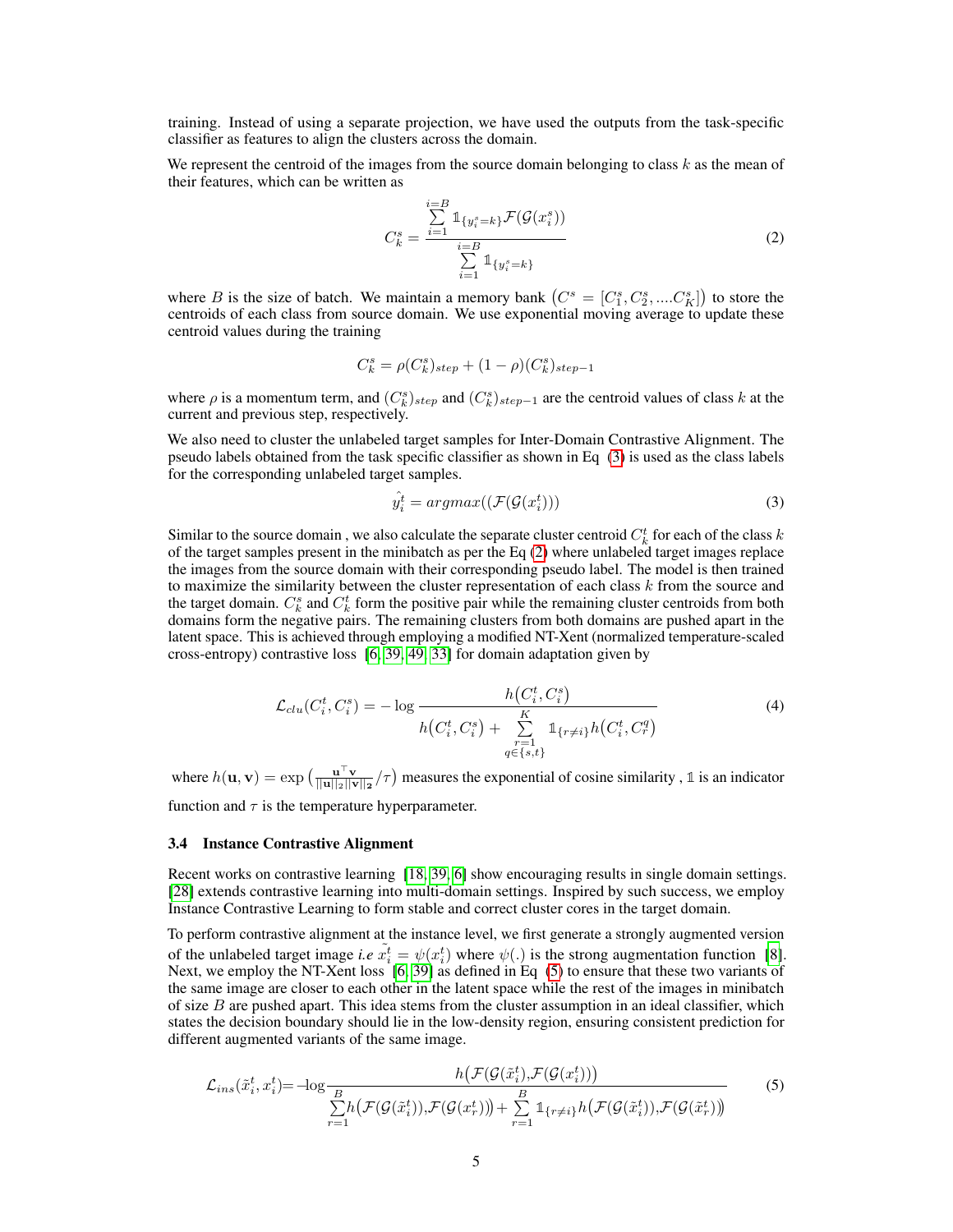In SSDA, [\[29\]](#page-11-4) has shown that target distribution gets divided into aligned and unaligned subdistribution in the presence of very few labeled target data. Thus, aligning the unaligned subdistribution can lead to improved performance, while perturbing the aligned sub-distribution can result in a negative transfer. Therefore, we only propagate the gradients for strongly augmented images to avoid perturbing the aligned sub-distribution in the target domain.

[\[6\]](#page-10-3) shows stronger augmentation in contrastive learning leads to improved performance. Consistent prediction across the input and strongly augmented unlabeled images in Instance Contrastive Alignment forces the unaligned target sub-distribution to move away from the low-density region towards aligned distribution. This ensures better clustering in the unlabeled target distribution, which is validated by improved accuracy as shown in Table [5](#page-8-0) after employing Instance Contrastive Alignment with Inter-Domain Contrastive Alignment.

Both of the components of the CLDA framework are necessary for the improved performance, as shown in Table [5](#page-8-0) . Instance Contrastive Alignment ensures that unlabeled target samples are consistent and are in the high-density region. However, it does not assure alignment between source and unlabeled target samples. Inter-Domain Contrastive Alignment reduces the discrepancy between unlabeled target samples and source domain but unlabeled target samples closer to the decision boundary might get pushed towards the wrong classes resulting in negative transfer. Thus, combining both components results in a much better alignment of the unlabeled target samples towards the source domain, leading to improved performance of the framework.

#### 3.5 Overall framework and training objective

The overall training objective employs supervised loss, Inter-Domain Contrastive Alignment and Instance Contrastive Alignment which can be formulated as follows:

<span id="page-5-0"></span>
$$
\mathcal{L}_{tot} = \mathcal{L}_{sup} + \alpha * \mathcal{L}_{clu} + \beta * \mathcal{L}_{ins}
$$
\n(6)

We train the model in our framework by employing overall training loss described as in [\(6\)](#page-5-0).

## 4 Experiments

#### 4.1 Experimental Setup

We evaluate the effectiveness of our approach on three different domain adaptation datasets: Domain-Net [\[43\]](#page-12-14), Office-Home [\[56\]](#page-12-15) and Office31 [\[45\]](#page-12-16). DomainNet [\[43\]](#page-12-14) is a large-scale domain adaptation dataset with 345 classes across 6 domains. Following MME [\[46\]](#page-12-4), we use a subset of the dataset containing 126 categories across four domains:  $Real(R)$ ,  $Clipart(C)$ ,  $Sketch(S)$ , and  $Pairting(P)$ . The performance on DomainNet is evaluated using 7 different combinations out of possible 12 combinations. Office-Home [\[56\]](#page-12-15) is another widely used domain adaptation benchmark dataset with 65 classes across four domains: Art(Ar), Product(Pr), Clipart(Cl), and Real (Rl). We perform experiments on all possible combinations of 4 domains. Office31 [\[45\]](#page-12-16) is a relatively smaller dataset containing just 31 categories of data across three domains- Amazon(A), Dslr(D), Webcam(W). Following prior work [\[46,](#page-12-4) [29\]](#page-11-4), we evaluate our approach on two combinations for the office31 dataset.

For the fair comparison, we use the data-splits (train, validation, and test splits) released by [\[46\]](#page-12-4) on Github<sup>[1](#page-5-1)</sup>. We use the same settings for the benchmark datasets as in the prior work [\[46,](#page-12-4) [29\]](#page-11-4), including the number of labeled samples in the target domain, which are consistent across all experiments.

#### 4.2 Implementation Details

Similar to the previous works on SSDA [\[46,](#page-12-4) [29,](#page-11-4) [9\]](#page-10-14), we use Resnet34 and Alexnet as the backbone networks in our paper. We only used VGG for Office31 due to its higher memory requirements. The feature generator model is initialized with ImageNet weights, and the classifier is randomly initialized and has the same architecture as in [\[46,](#page-12-4) [29,](#page-11-4) [9\]](#page-10-14). All our experiments are performed using Pytorch [\[40\]](#page-11-18). We use an identical set of hyperparameters ( $\alpha = 4$ ,  $\beta = 1$ ) across all our experiments other

<span id="page-5-1"></span><sup>1</sup> [https://github.com/VisionLearningGroup/SSDA\\_MME](https://github.com/VisionLearningGroup/SSDA_MME)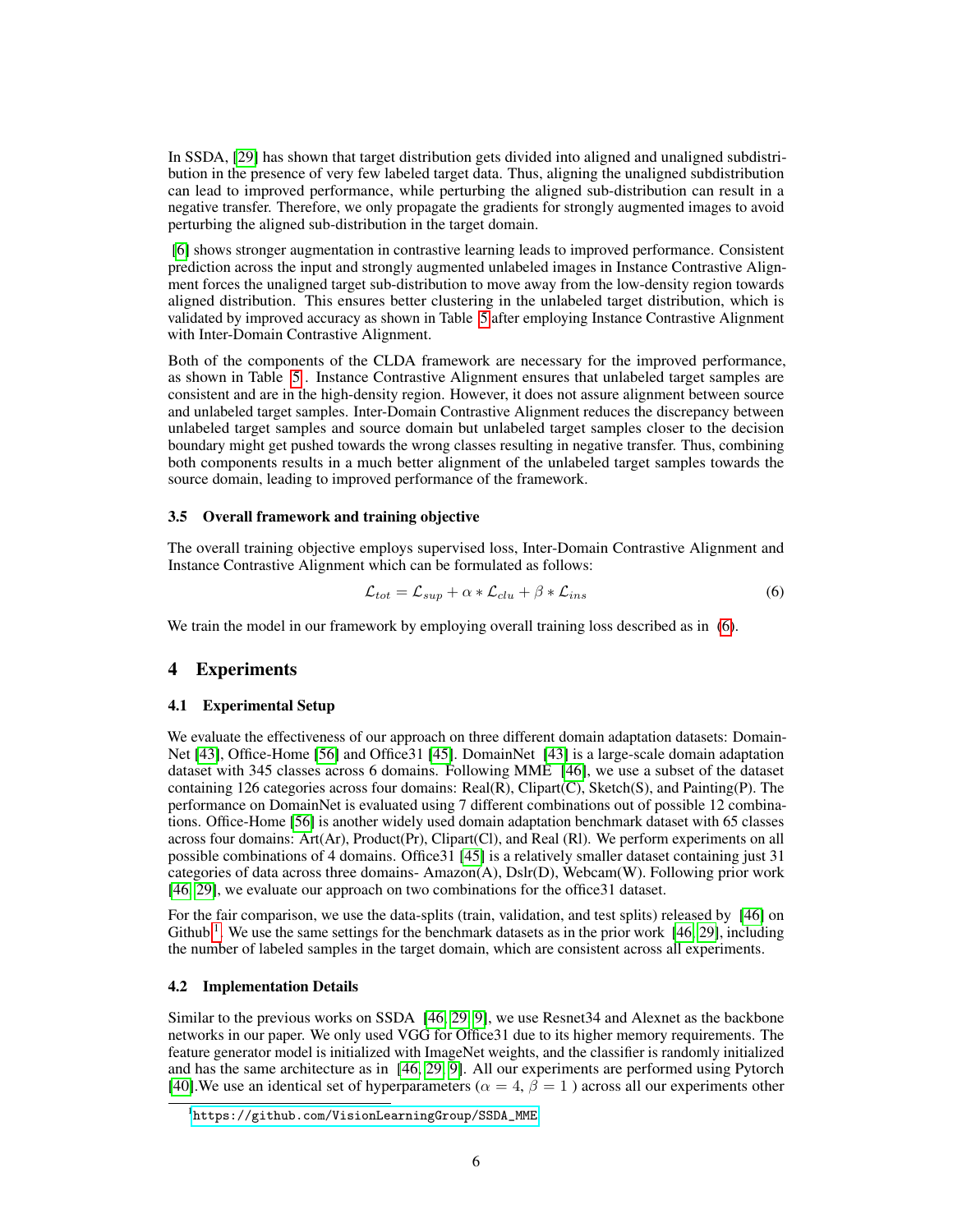<span id="page-6-0"></span>

| Net                  | Method      | $RI \rightarrow Cl$      | $Rl \rightarrow Pr$ | $Rl \rightarrow Ar$ | $Pr \rightarrow R1$      | $Pr \rightarrow Cl$ | $Pr \rightarrow Ar$ | $Ar \rightarrow Pl$      | $Ar \rightarrow Cl$ | $Ar \rightarrow Rl$      | $Cl \rightarrow R1$ | $Cl \rightarrow Ar$ | $Cl \rightarrow Pr$      | Mean |
|----------------------|-------------|--------------------------|---------------------|---------------------|--------------------------|---------------------|---------------------|--------------------------|---------------------|--------------------------|---------------------|---------------------|--------------------------|------|
|                      | $S+T$       | 44.6                     | 66.7                | 47.7                | 57.8                     | 44.4                | 36.1                | 57.6                     | 38.8                | 57.0                     | 54.3                | 37.5                | 57.9                     | 50.0 |
|                      | <b>DANN</b> | 47.2                     | 66.7                | 46.6                | 58.1                     | 44.4                | 36.1                | 57.2                     | 39.8                | 56.6                     | 54.3                | 38.6                | 57.9                     | 50.3 |
| Alexnet              | ADR         | 37.8                     | 63.5                | 45.4                | 53.5                     | 32.5                | 32.2                | 49.5                     | 31.8                | 53.4                     | 49.7                | 34.2                | 50.4                     | 44.5 |
|                      | <b>CDAN</b> | 36.1                     | 62.3                | 42.2                | 52.7                     | 28.0                | 27.8                | 48.7                     | 28.0                | 51.3                     | 41.0                | 26.8                | 49.9                     | 41.2 |
|                      | <b>ENT</b>  | 44.9                     | 70.4                | 47.1                | 60.3                     | 41.2                | 34.6                | 60.7                     | 37.8                | 60.5                     | 58.0                | 31.8                | 63.4                     | 50.9 |
|                      | <b>MME</b>  | 51.2                     | 73.0                | 50.3                | 61.6                     | 47.2                | 40.7                | 63.9                     | 43.8                | 61.4                     | 59.9                | 44.7                | 64.7                     | 55.2 |
|                      | Meta-MME    | 50.3                     | ٠                   | ٠                   | $\overline{\phantom{a}}$ | 48.3                | 40.3                | $\overline{\phantom{a}}$ | 44.5                | ٠                        | ٠                   | 44.5                | $\overline{\phantom{a}}$ |      |
|                      | <b>BiAT</b> | $\overline{\phantom{a}}$ |                     |                     | ٠                        |                     |                     | $\overline{\phantom{a}}$ |                     | ٠                        |                     | ٠                   | $\overline{\phantom{a}}$ | 56.4 |
|                      | <b>APE</b>  | 51.9                     | 74.6                | 51.2                | 61.6                     | 47.9                | 42.1                | 65.5                     | 44.5                | 60.9                     | 58.1                | 44.3                | 64.8                     | 55.6 |
|                      | CLDA(ours)  | 51.5                     | 74.1                | 54.3                | 67.0                     | 47.9                | 47.0                | 65.8                     | 47.4                | 66.6                     | 64.1                | 46.8                | 67.5                     | 58.3 |
|                      | $S+T$       | 55.7                     | 80.8                | 67.8                | 73.1                     | 53.8                | 63.5                | 73.1                     | 54.0                | 74.2                     | 68.3                | 57.6                | 72.3                     | 66.2 |
|                      | <b>DANN</b> | 57.3                     | 75.5                | 65.2                | 69.2                     | 51.8                | 56.6                | 68.3                     | 54.7                | 73.8                     | 67.1                | 55.1                | 67.5                     | 63.5 |
|                      | <b>ENT</b>  | 62.6                     | 85.7                | 70.2                | 79.9                     | 60.5                | 63.9                | 79.5                     | 61.3                | 79.1                     | 76.4                | 64.7                | 79.1                     | 71.9 |
| Resnet <sub>34</sub> | <b>MME</b>  | 64.6                     | 85.5                | 71.3                | 80.1                     | 64.6                | 65.5                | 79.0                     | 63.6                | 79.7                     | 76.6                | 67.2                | 79.3                     | 73.1 |
|                      | Meta-MME    | 65.2                     | ٠                   | -                   | $\overline{\phantom{a}}$ | 64.5                | 66.7                | $\overline{\phantom{a}}$ | 63.3                | $\overline{\phantom{a}}$ | ۰.                  | 67.5                | $\sim$                   |      |
|                      | <b>APE</b>  | 66.4                     | 86.2                | 73.4                | 82.0                     | 65.2                | 66.1                | 81.1                     | 63.9                | 80.2                     | 76.8                | 66.6                | 79.9                     | 74.0 |
|                      | CLDA (ours) | 66.0                     | 87.6                | 76.7                | 82.2                     | 63.9                | 72.4                | 81.4                     | 63.4                | 81.3                     | 80.3                | 70.5                | 80.9                     | 75.5 |

Table 1: Performance Comparison in Office-Home. Numbers show top-1 accuracy values for different domain adaptation scenarios under 3-shot setting using Alexnet and Resnet34 as backbone networks. We have highlighted the best method for each transfer task. CLDA surpasses all the baseline methods in most adaptation scenarios. Our Proposed framework achieves the best average performance among all compared methods.

than minibatch size. All the hyperparameters values are decided using validation performance on Product to Art experiments on the Office-Home dataset. We have set  $\tau = 5$  in our experiments. Each minibatch of size  $B$  contains an equal number of source and labeled target examples, while the number of unlabeled target samples is  $\mu \times B$ . We study the effect of  $\mu$  in section [4.5.](#page-7-0) Resnet 34 experiments are performed with minibatch size,  $B = 32$  and Alexnet models are trained with  $B = 24$ . We use  $\mu = 4$  for all our experiments. We use SGD optimizer with a momentum of 0.9 and an initial learning rate of 0.01 with cosine learning rate decay for all our experiments. Weight decay is set to 0.0005 for all our models. Other details of the experiments are included in the supplementary.

## 4.3 Baselines

We compare our CLDA framework with previous state-of-the-art SSDA approaches : MME [\[46\]](#page-12-4), APE [\[29\]](#page-11-4), BiAT [\[25\]](#page-11-16) , UODA [\[44\]](#page-12-13), Meta-MME [\[9\]](#page-10-14) and ENT [\[15\]](#page-10-16) using the performance reported by these papers. papers. We also included the results from adversarial based baseline methods: DANN [\[13\]](#page-10-17), ADR [\[47\]](#page-12-17) and CDAN [\[35\]](#page-11-6) as reported in [\[46\]](#page-12-4). We also provide the  $S+T$ results where the model is trained using all the labeled samples across domains.

#### 4.4 Results

Table [1-](#page-6-0) [3](#page-7-1) show top-1 accuracies and mean accuracies for different combination of domain adaptation scenarios for all three datasets in comparison with baseline SSDA methods.

Office-Home. Table [1](#page-6-0) contains the results of the Office-Home dataset for 3-shot setting with Alexnet and Resnet34 as backbone networks. Results for the 1-shot adaptation scenarios are included in the supplementary. Our method consistently performs better than the baseline approaches and achieves 58.3% and 75.5% mean accuracy with Alexnet and Resnet34, respectively. Our approach surpasses the state-of-the-art SSDA approaches in most of the adaptation tasks. In some domain adaptation cases, such as Cl  $\rightarrow$  Rl, Rl  $\rightarrow$  Ar and Pr  $\rightarrow$  Ar, we exceeded APE by more than 3%.

DomainNet: Our CLDA approach surpasses the performance of existing SSDA baselines as shown in Table [2.](#page-7-2) Using Alexnet backbone, our method improves over BiAT by 5.2% and 4.9% in 1-shot and 3-shot settings, respectively. We obtain similarly improved performance when we switch the neural backbone from Alexnet to Resnet34. With Resnet34 as the backbone, we gain 4.3% and 3.6% over APE in 1-shot and 3-shot settings, respectively. Similar to the Office-Home, our approach surpasses the well-known domain adaptation benchmarks methods in most domain adaptation tasks of the DomainNet dataset. Such consistent improved performance shows that our approach reduces both inter and intra domain discrepancy prevalent in SSDA.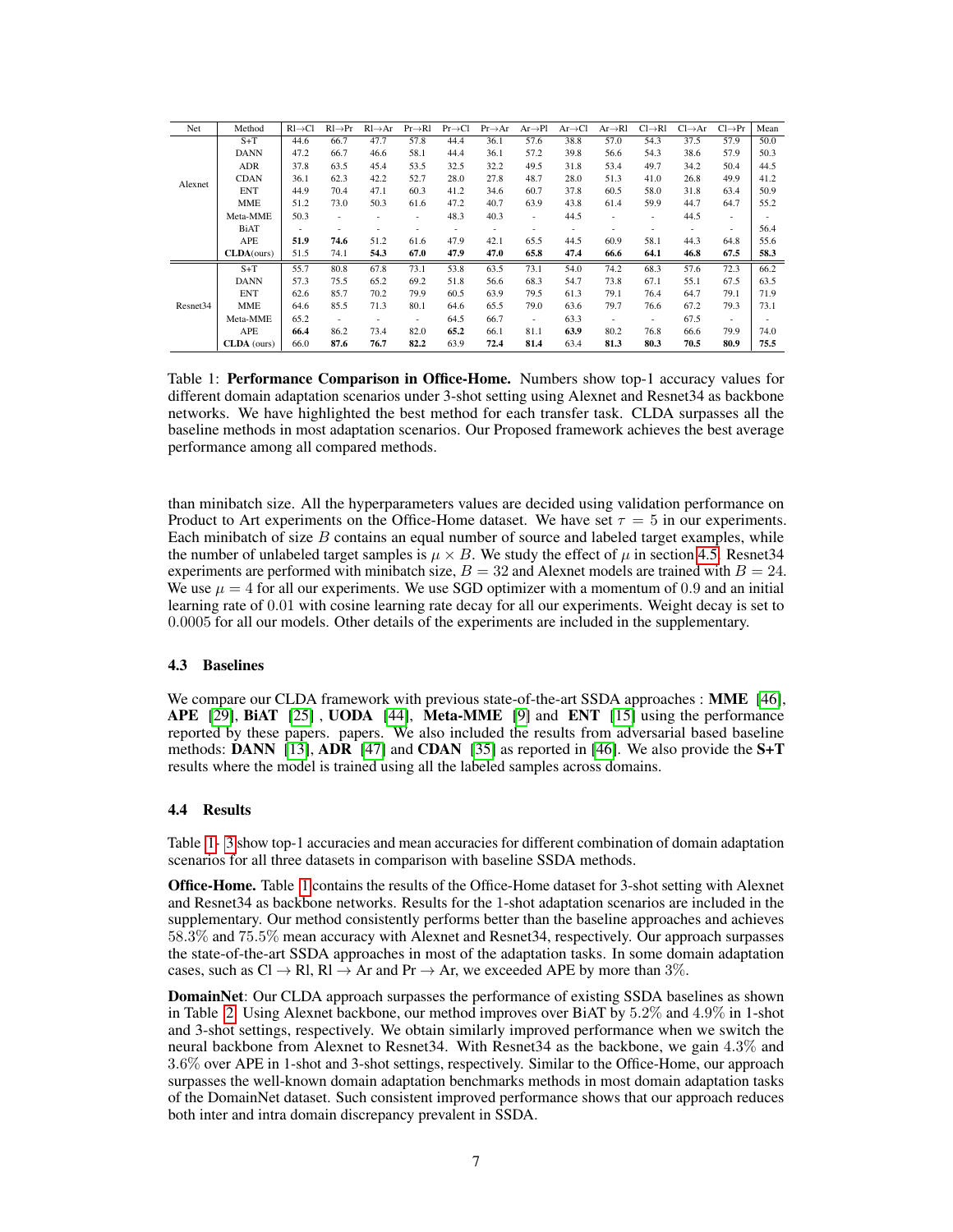<span id="page-7-2"></span>

| Net                  | Method      |        | $R \rightarrow C$ |                          | $R \rightarrow P$ |                          | $P \rightarrow C$ | $C \rightarrow S$ |        |        | $S \rightarrow P$ |        | $R \rightarrow S$ |        | $P \rightarrow R$ |           | Mean      |
|----------------------|-------------|--------|-------------------|--------------------------|-------------------|--------------------------|-------------------|-------------------|--------|--------|-------------------|--------|-------------------|--------|-------------------|-----------|-----------|
|                      |             | 1-shot | $3$ -shot         | 1-shot                   | $3$ -shot         | 1-shot                   | $3$ -shot         | 1-shot            | 3-shot | 1-shot | $3$ -shot         | 1-shot | $3$ -shot         | 1-shot | $3$ -shot         | $1$ -shot | $3$ -shot |
|                      | $S+T$       | 43.3   | 47.1              | 42.4                     | 45.0              | 40.1                     | 44.9              | 33.6              | 36.4   | 35.7   | 38.4              | 29.1   | 33.3              | 55.8   | 58.7              | 40.0      | 43.4      |
|                      | <b>DANN</b> | 43.3   | 46.1              | 41.6                     | 43.8              | 39.1                     | 41.0              | 35.9              | 36.5   | 36.9   | 38.9              | 32.5   | 33.4              | 53.5   | 57.3              | 40.4      | 42.4      |
|                      | ADR         | 43.1   | 46.2              | 41.4                     | 44.4              | 39.3                     | 43.6              | 32.8              | 36.4   | 33.1   | 38.9              | 29.1   | 32.4              | 55.9   | 57.3              | 39.2      | 42.7      |
| Alexnet              | <b>CDAN</b> | 46.3   | 46.8              | 45.7                     | 45.0              | 38.3                     | 42.3              | 27.5              | 29.5   | 30.2   | 33.7              | 28.8   | 31.3              | 56.7   | 58.7              | 39.1      | 41.0      |
|                      | ENT         | 37.0   | 45.5              | 35.6                     | 42.6              | 26.8                     | 40.4              | 18.9              | 31.1   | 15.1   | 29.6              | 18.0   | 29.6              | 52.2   | 60.0              | 29.1      | 39.8      |
|                      | <b>MME</b>  | 48.9   | 55.6              | 48.0                     | 49.0              | 46.7                     | 51.7              | 36.3              | 39.4   | 39.4   | 43.0              | 33.3   | 37.9              | 56.8   | 60.7              | 44.2      | 48.2      |
|                      | Meta-MME    | $\sim$ | 56.4              | $\overline{\phantom{a}}$ | 50.2              |                          | 51.9              | $\sim$            | 39.6   | $\sim$ | 43.7              | $\sim$ | 38.7              | $\sim$ | 60.7              | $\sim$    | 48.8      |
|                      | BiAT        | 54.2   | 58.6              | 49.2                     | 50.6              | 44.0                     | 52.0              | 37.7              | 41.9   | 39.6   | 42.1              | 37.2   | 42.0              | 56.9   | 58.8              | 45.5      | 49.4      |
|                      | APE         | 47.7   | 54.6              | 49.0                     | 50.5              | 46.9                     | 52.1              | 38.5              | 42.6   | 38.5   | 42.2              | 33.8   | 38.7              | 57.5   | 61.4              | 44.6      | 48.9      |
|                      | CLDA (ours) | 56.3   | 59.9              | 56.0                     | 57.2              | 50.8                     | 54.6              | 42.5              | 47.3   | 46.8   | 51.4              | 38.0   | 42.7              | 64.4   | 67.0              | 50.7      | 54.3      |
|                      | $S+T$       | 55.6   | 60.0              | 60.6                     | 62.2              | 56.8                     | 59.4              | 50.8              | 55.0   | 56.0   | 59.5              | 46.3   | 50.1              | 71.8   | 73.9              | 56.9      | 60.0      |
|                      | <b>DANN</b> | 58.2   | 59.8              | 61.4                     | 62.8              | 56.3                     | 59.6              | 52.8              | 55.4   | 57.4   | 59.9              | 52.2   | 54.9              | 70.3   | 72.2              | 58.4      | 60.7      |
|                      | ADR         | 57.1   | 60.7              | 61.3                     | 61.9              | 57.0                     | 60.7              | 51.0              | 54.4   | 56.0   | 59.9              | 49.0   | 51.1              | 72.0   | 74.2              | 57.6      | 60.4      |
|                      | <b>CDAN</b> | 65.0   | 69.0              | 64.9                     | 67.3              | 63.7                     | 68.4              | 53.1              | 57.8   | 63.4   | 65.3              | 54.5   | 59.0              | 73.2   | 78.5              | 62.5      | 66.5      |
| Resnet <sub>34</sub> | <b>ENT</b>  | 65.2   | 71.0              | 65.9                     | 69.2              | 65.4                     | 71.1              | 54.6              | 60.0   | 59.7   | 62.1              | 52.1   | 61.1              | 75.0   | 78.6              | 62.6      | 67.6      |
|                      | MME         | 70.0   | 72.2              | 67.7                     | 69.7              | 69.0                     | 71.7              | 56.3              | 61.8   | 64.8   | 66.8              | 61.0   | 61.9              | 76.1   | 78.5              | 66.4      | 68.9      |
|                      | <b>UODA</b> | 72.7   | 75.4              | 70.3                     | 71.5              | 69.8                     | 73.2              | 60.5              | 64.1   | 66.4   | 69.4              | 62.7   | 64.2              | 77.3   | 80.8              | 68.5      | 71.2      |
|                      | Meta-MME    | $\sim$ | 73.5              | $\overline{\phantom{a}}$ | 70.3              | $\overline{\phantom{a}}$ | 72.8              | $\sim$            | 62.8   | $\sim$ | 68.0              | $\sim$ | 63.8              | $\sim$ | 79.2              | $\sim$    | 70.1      |
|                      | <b>BiAT</b> | 73.0   | 74.9              | 68.0                     | 68.8              | 71.6                     | 74.6              | 57.9              | 61.5   | 63.9   | 67.5              | 58.5   | 62.1              | 77.0   | 78.6              | 67.1      | 69.7      |
|                      | APE         | 70.4   | 76.6              | 70.8                     | 72.1              | 72.9                     | 76.7              | 56.7              | 63.1   | 64.5   | 66.1              | 63.0   | 67.8              | 76.6   | 79.4              | 67.6      | 71.7      |
|                      | CLDA (ours) | 76.1   | 77.7              | 75.1                     | 75.7              | 71.0                     | 76.4              | 63.7              | 69.7   | 70.2   | 73.7              | 67.1   | 71.1              | 80.1   | 82.9              | 71.9      | 75.3      |

Table 2: Performance Comparison in DomainNet. Numbers show Top-1 accuracy values for different domain adaptation scenarios under 1-shot and 3-shot settings using Alexnet and Resnet34 as backbone networks. CLDA achieves better performance than all the baseline methods in most of the domain adaptation tasks. We have highlighted the best approach for each domain adaptation task. Our Proposed framework achieves the best average performance among all compared methods.

<span id="page-7-1"></span>

| Alexnet     |        |                                       |        |           |        |                   |           | <b>VGG</b>       |        |           |        |           |  |  |
|-------------|--------|---------------------------------------|--------|-----------|--------|-------------------|-----------|------------------|--------|-----------|--------|-----------|--|--|
|             |        | $W \rightarrow A$<br>$D\rightarrow A$ |        | Mean      |        | $W \rightarrow A$ |           | $D\rightarrow A$ |        | Mean      |        |           |  |  |
| Method      | 1-shot | $3$ -shot                             | 1-shot | $3$ -shot | 1-shot | $3$ -shot         | $1$ -shot | $3$ -shot        | 1-shot | $3$ -shot | 1-shot | $3$ -shot |  |  |
| $S+T$       | 50.4   | 61.2                                  | 50.0   | 62.4      | 50.2   | 61.8              | 169.2     | 73.2             | 68.2   | 73.3      | 68.7   | 73.25     |  |  |
| <b>DANN</b> | 57.0   | 64.4                                  | 54.5   | 65.2      | 55.8   | 64.8              | 69.3      | 75.4             | 70.4   | 74.6      | 69.85  | 75.0      |  |  |
| <b>ADR</b>  | 50.2   | 61.2                                  | 50.9   | 61.4      | 50.6   | 61.3              | 69.7      | 73.3             | 69.2   | 74.1      | 69.45  | 73.7      |  |  |
| <b>CDAN</b> | 50.4   | 60.3                                  | 48.5   | 61.4      | 49.5   | 60.8              | 65.9      | 74.4             | 64.4   | 71.4      | 65.15  | 72.9      |  |  |
| <b>ENT</b>  | 50.7   | 64.0                                  | 50.0   | 66.2      | 50.4   | 65.1              | 69.1      | 75.4             | 72.1   | 75.1      | 70.6   | 75.25     |  |  |
| <b>MME</b>  | 57.2   | 67.3                                  | 55.8   | 67.8      | 56.5   | 67.6              | 73.1      | 76.3             | 73.6   | 77.6      | 73.35  | 76.95     |  |  |
| <b>BiAT</b> | 57.9   | 68.2                                  | 54.6   | 68.5      | 56.3   | 68.4              |           | ۰                |        | ۰         | ۰      |           |  |  |
| APE         | ٠      | 67.6                                  | ٠      | 69.0      | ۰      | 68.3              |           | ٠                |        |           |        |           |  |  |
| <b>CLDA</b> | 64.6   | 70.5                                  | 62.7   | 72.5      | 63.6   | 71.5              | 76.2      | 78.6             | 75.1   | 76.7      | 75.6   | 77.6      |  |  |

Table 3: Performance Comparison in Office 31. Numbers show Top-1 accuracy values for different domain adaptation scenarios under 1-shot and 3-shot settings using Alexnet and VGG as backbone networks. CLDA outperforms all the baseline approaches in both scenarios. We have highlighted the superior method on each domain adaptation task. Our Proposed framework achieves the best mean accuracy among all baseline methods.

Office31: Similar to other datasets, our proposed method with Alexnet and VGG as neural backbone achieves the best performance in both domain adaption scenarios for office31 as shown in Table [3.](#page-7-1) Using Alexnet backbone, we beat the APE [\[29\]](#page-11-4) by 3.2% in 3-shot and BiAT by 7.3% in 1-shot settings. We observe similar gains over all the baselines methods with VGG as the neural network backbone. This shows the efficacy of our proposed approach irrespective of the used backbone.

#### <span id="page-7-0"></span>4.5 Ablation Studies

We perform extensive ablation experiments to analyze our CLDA framework and the effects of the different components and hyperparameters. We perform these experiments on the 3-shot  $Pr \rightarrow Ar$ domain adaptation task of the Office-Home dataset using Resnet34 unless specified otherwise.

Effectiveness of Individual Modules: Our CLDA framework is composed of two modules: Inter-Domain Contrastive Alignment and Instance Contrastive Alignment. We investigate the significance of each component of our framework by dropping the other during training. We observe that the test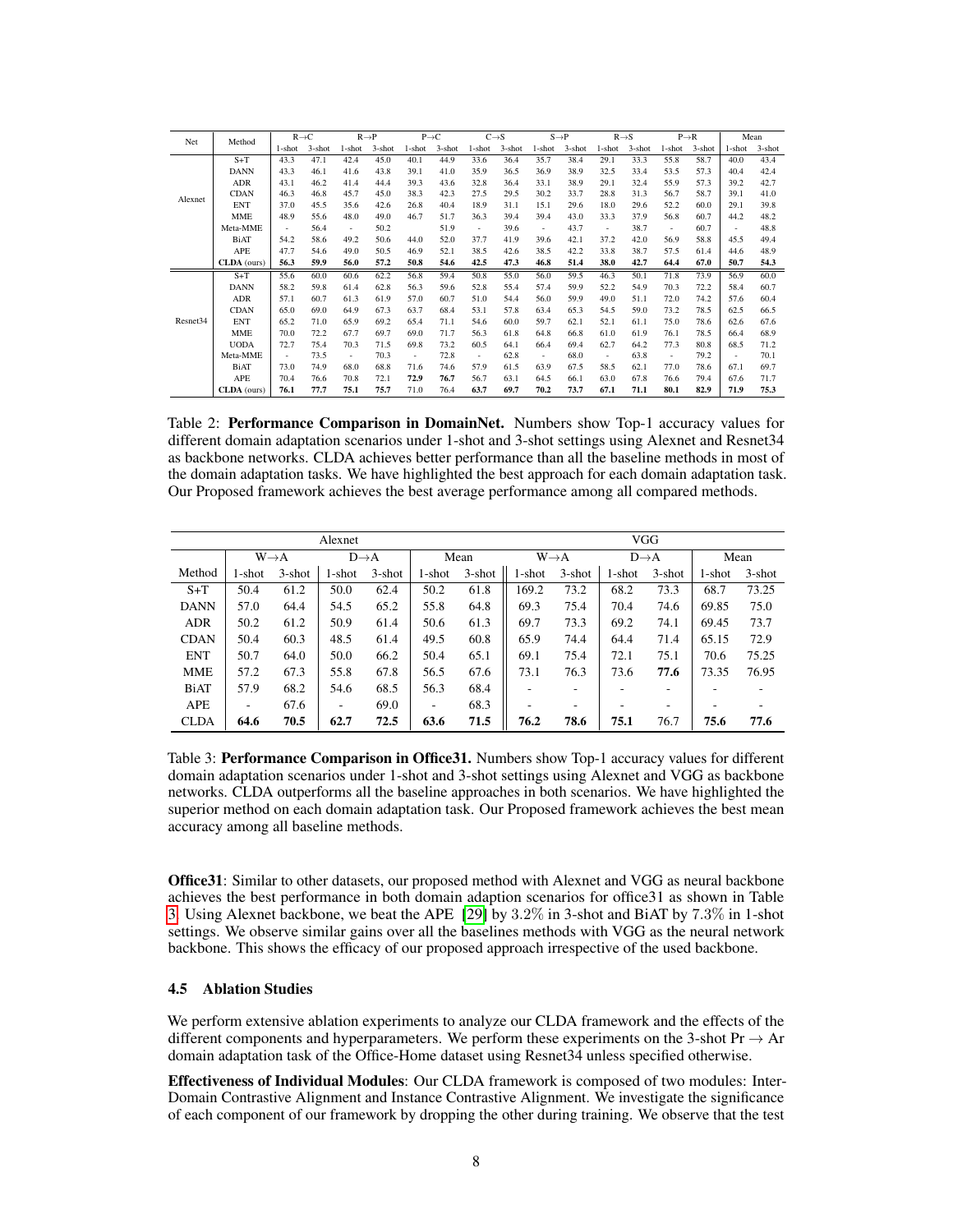<span id="page-8-2"></span>

| Augmentation                    | Test Accuracy $Pr \rightarrow Ar$ ) | Test Accuracy( $R1 \rightarrow Ar$ ) |  |  |
|---------------------------------|-------------------------------------|--------------------------------------|--|--|
| Horizontal Flipping (Hflip)     | 68.1                                | 73.4                                 |  |  |
| Hilip + Color Jitter            | 67.6                                | 74.9                                 |  |  |
| Hflip+ Color Jitter + Grayscale | 70.2                                | 76.2                                 |  |  |
| Rand Augment (RA) [8]           | 71.1                                | 74.6                                 |  |  |
| $RA + Grayscale$                | 72.4                                | 76.7                                 |  |  |
| Auto Augment [7]                | 69.9                                | 75.3                                 |  |  |

Table 4: Effect of Strong Augmentations Numbers show the test accuracy on 3-shot domain adaptation tasks of the Office-Home dataset with Resnet34 with different augmentation policies.

<span id="page-8-1"></span>

Figure 3: Effect of different hyperparameters on 3-shot  $Pr \rightarrow Ar$  (Product to Art) data adaptation scenario on the Office-Home using Resnet34. (a) Effect of varying the weight of Instance Contrastive Alignment on validation and test Accuracy (b) Effect of varying weight of Inter-Domain Contrastive Alignment on validation and test Accuracy (c) Effect of  $\mu$ , ratio of unlabeled target to labeled target data on validation and test accuracy.

accuracy drops from 72.4% to 68.3% when only Inter-Domain Contrastive Alignment is used, and it drops to 67.7% when Instance Contrastive Alignment is used alone as shown in Table [5\(](#page-8-0)a). Though individual modules do not yield high performance on their own but once combined, they surpass their individual performance by a margin of around 4%.

Effect of Different Hyperparameters: We analyze the importance of different hyperparameters used in our approach. We observe that the weight of Instance Contrastive Alignment affects the performance of our approach as the test accuracy drops from  $72.4\%$  to  $70.7\%$  when we set  $\alpha$  to 1 instead of its optimal value of 4 as shown in figure [3.](#page-8-1) We also notice that increasing  $\beta$  led to a reduction of the validation and test performance. We also look into the effect of  $\mu$ , which is the ratio of unlabeled to labeled data in a minibatch. We observe that an increasing value of  $\mu$  increases the performance till  $\mu = 4$ , after which it starts to drop, as shown in figure [3.](#page-8-1)

Importance of Instance Contrastive Alignment: Instance Contrastive Alignment ensures similar representation across different variants of the unlabeled target images. This consistency is also ensured by other well-known SSL approaches like FixMatch [\[50\]](#page-12-9). We perform an ablation experiment replacing Instance Contrastive Alignment with FixMatch. We also compare with L1 and L2 loss to have a fair analysis. As shown in Table [5](#page-8-0) (b) Instance Contrastive Alignment helps to achieve superior performance in comparison with other consistency-based approaches.

<span id="page-8-0"></span>

| Approach                          | <b>Test Accuracy</b> | Approach            | <b>Test Accuracy</b> |
|-----------------------------------|----------------------|---------------------|----------------------|
|                                   |                      | Fix-Match           | 70.8                 |
| CLDA w/o Instance Contrastive     | 68.3                 |                     | 69.4                 |
| CLDA w/o Inter-Domain Contrastive | 67.7                 | L1 loss             |                      |
|                                   |                      | L <sub>2</sub> loss | 69.3                 |
| CLDA (ours)                       | 72.4                 | CLDA (ours)         | 72.4                 |
|                                   |                      |                     |                      |

(a) Ablation Study on the effectiveness of Individual components of the CLDA framework on  $Pr \rightarrow Ar$  adaptation task of the Office-Home dataset using Resnet34.

(b) Ablation Study on other consistency based approaches on  $Pr \rightarrow Ar$ domain adaptation task of the Office-Home using Resnet34.

Table 5: Experiments to understand the significance of individual components of our framework.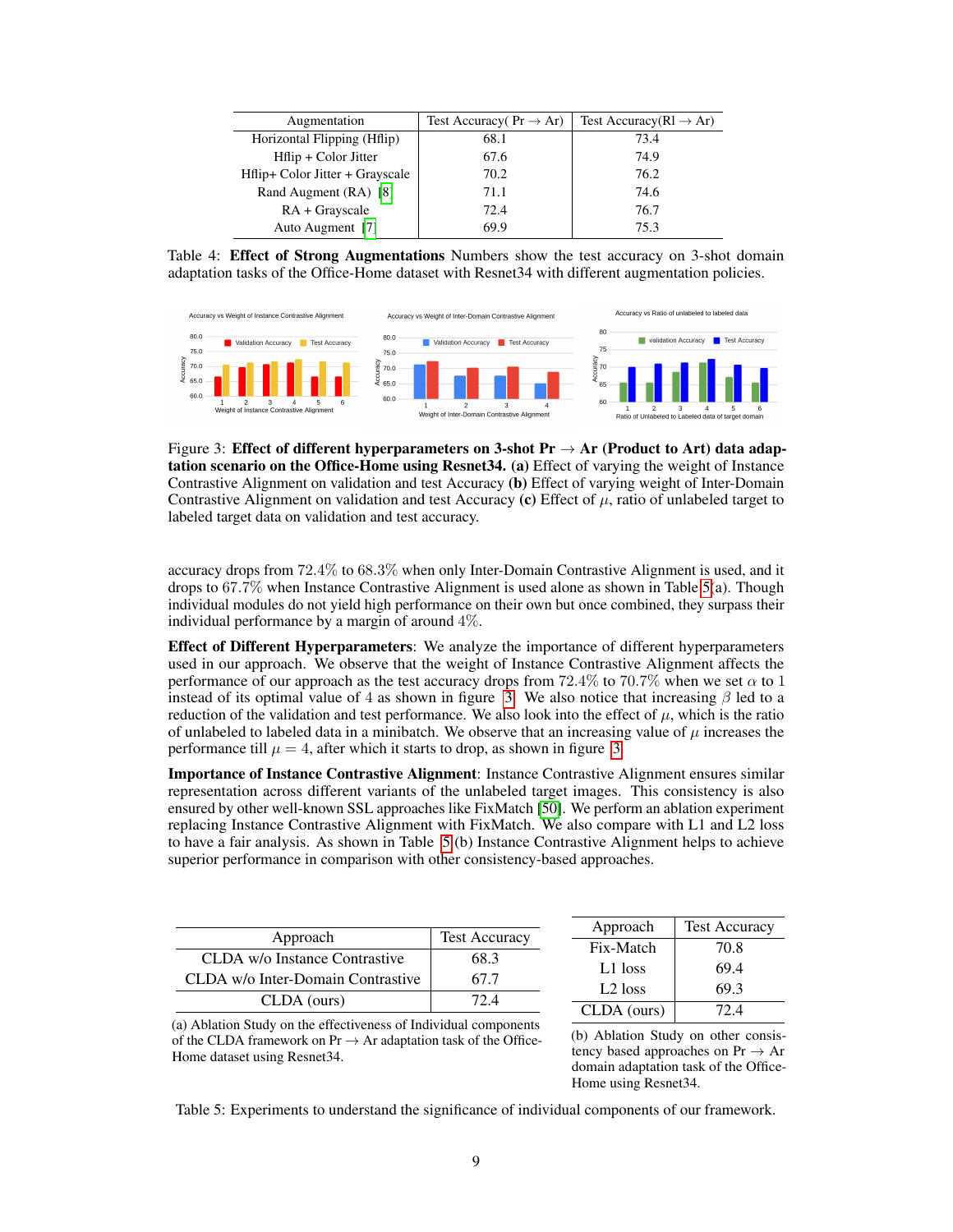<span id="page-9-2"></span>

|                     |      |       | Experiments   0 samples mislabeled   8 samples mislabeled ( $\sim$ 12%)   16 samples mislabeled ( $\sim$ 25%) |  |  |
|---------------------|------|-------|---------------------------------------------------------------------------------------------------------------|--|--|
| $Pr \rightarrow Ar$ | 66.2 | 66.0  |                                                                                                               |  |  |
| $Rl \rightarrow Ar$ | 72.6 | 72.05 | 71.56                                                                                                         |  |  |

Table 6: Ablation study to understand the effect of outliers in target domain. Numbers show the test accuracy of 1-shot domain adaptation tasks of the Office-Home dataset with Resnet34.

Effect of Other Clustering Techniques: Inter-Domain Contrastive Alignment requires pseudo labels for the unlabeled target data for clustering. In this ablation experiment, we replace our approach of using the model's prediction as a pseudo label with K-means clustering, which we invoke after every 50 steps and use the generated centroids for the next 50 steps to obtain pseudo-class labels for unlabeled target data. We observe a drop in performance (from  $72.4\%$  to  $71.2\%$ ) when using K-means to obtain the pseudo label for unlabeled target images.

Effect of Augmentation Policy: We look into different augmentation policies for the Instance Contrastive Alignment. As suggested in [\[6\]](#page-10-3), a stronger augmentation policy for contrastive learning increases the performance of the model. We find that RandAugment [\[8\]](#page-10-15) with Grayscale augmentation policy gives better results over other augmentation policies. The influence of the strong augmentation can be observed from  $\sim$  4% improvement in the performance when the augmentation policy is switched from horizontal flipping to RandAugment with Grayscale. Table [4](#page-8-2) contains the test accuracy of different augmentation policies on 3-shot Pr  $\rightarrow$  Ar and Rl  $\rightarrow$  Pr domain adaption tasks of the Office-Home dataset with Resnet34.

Effect of Noisy-Labeled Target Samples: In SSDA, we have few labeled samples from the target domain; however, the presence of noisy-labeled target samples can have an adverse effect on the performance. To understand the effect of noisy-labeled target samples on the framework, we conducted experiments on the 1-shot Pr  $\rightarrow$  Ar and Rl  $\rightarrow$  Ar domain adaptation scenarios of the Office-Home dataset with Resnet34, where we mislabeled some previously labeled target samples as shown in Table [6.](#page-9-2) We observe a small decrease in performance of our framework ( from 66.2% to 65.7% for Pr  $\rightarrow$  Ar and from 72.6% to 71.56% for Rl  $\rightarrow$  Ar) when mislabeled target samples increase from 0% to  $\sim$  25% in both domain adaptation scenarios showing the robustness of our framework.

# 5 Conclusion

In this work, we present a novel single-stage contrastive learning framework for semi-supervised domain adaptation. The framework consists of Inter-Domain Contrastive Alignment and Instance-Contrastive Alignment, where the former maximizes the similarity between centroids of the same class from both domains and later maximizes the similarity between augmented views of the unlabeled target images. We show that both of the components of the framework are necessary for improved performance. We demonstrate the effectiveness of our approach on three standard domain adaptation benchmark datasets, outperforming the well-known SSDA methods.

## 6 Acknowledgments and Disclosure of Funding

The work is supported by Half-Time Research Assistantship (HTRA) grants from the Ministry of Education, India. We would also like to thank Saurav Chakraborty and Athira Nambiar for their valuable suggestions and feedback to improve the work.

## References

- <span id="page-9-1"></span>[1] Philip Bachman, R Devon Hjelm, and William Buchwalter. "Learning Representations by Maximizing Mutual Information Across Views". In: *Neural Information Processing Systems*. 2019.
- <span id="page-9-0"></span>[2] David Berthelot, Nicholas Carlini, Ekin D. Cubuk, Alex Kurakin, Kihyuk Sohn, Han Zhang, and Colin Raffel. "ReMixMatch: Semi-Supervised Learning with Distribution Matching and Augmentation Anchoring". In: *International Conference on Learning Representations*. 2020.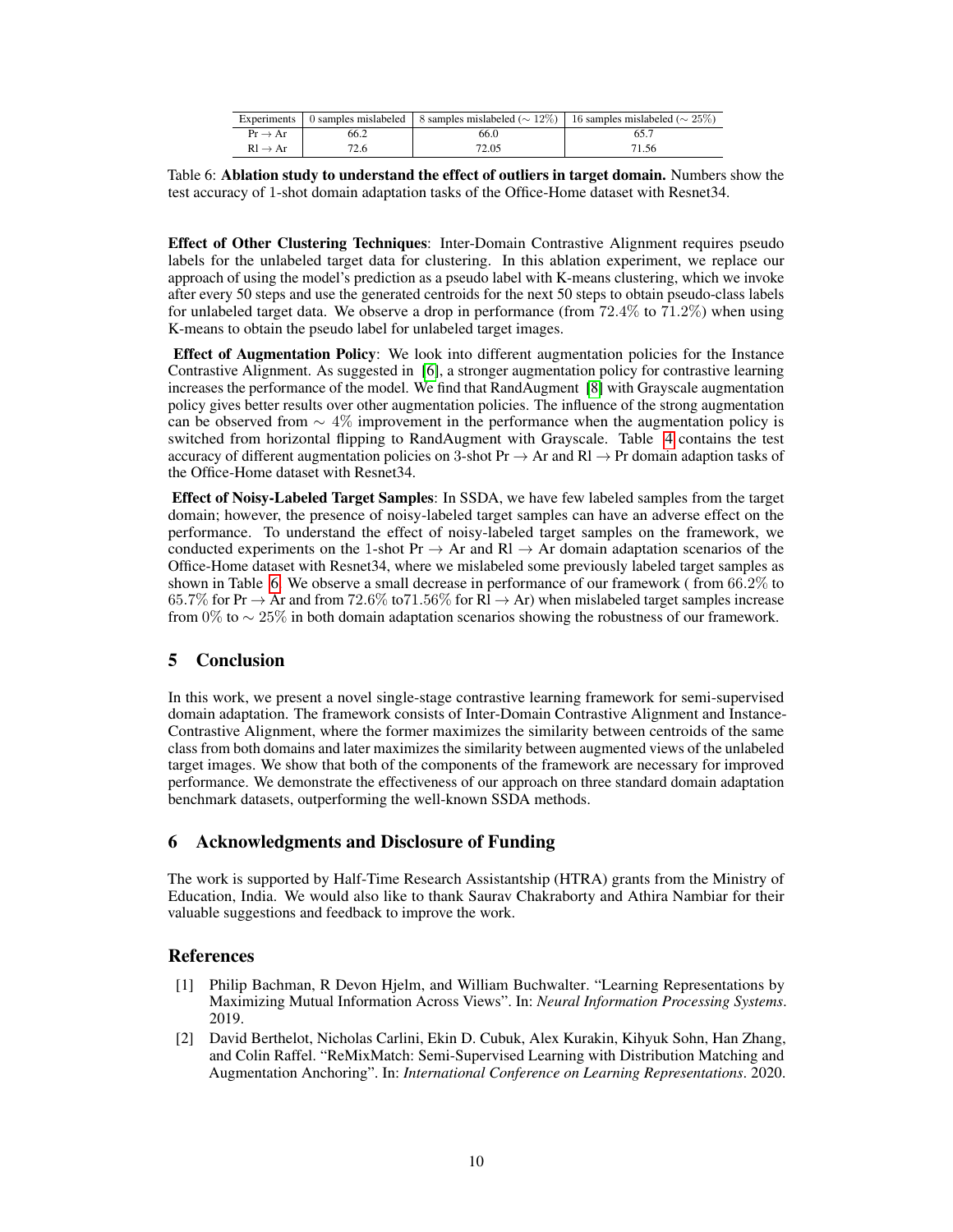- <span id="page-10-12"></span>[3] David Berthelot, Nicholas Carlini, Ian Goodfellow, Nicolas Papernot, Avital Oliver, and Colin Raffel. "MixMatch: A Holistic Approach to Semi-Supervised Learning". In: *Neural Information Processing Systems*. 2019.
- <span id="page-10-8"></span>[4] Konstantinos Bousmalis, George Trigeorgis, Nathan Silberman, Dilip Krishnan, and Dumitru Erhan. "Domain Separation Networks". In: *Neural Information Processing Systems*. 2016.
- <span id="page-10-9"></span>[5] Chao Chen, Zhihong Chen, Boyuan Jiang, and Xinyu Jin. "Joint Domain Alignment and Discriminative Feature Learning for Unsupervised Deep Domain Adaptation". In: *AAAI Conference on Artificial Intelligence*. Vol. 33. 01. 2019, pp. 3296–3303.
- <span id="page-10-3"></span>[6] Ting Chen, Simon Kornblith, Mohammad Norouzi, and Geoffrey E. Hinton. "A Simple Framework for Contrastive Learning of Visual Representations". In: *International Conference on Machine Learning*. PMLR. 2020, pp. 1597–1607.
- <span id="page-10-18"></span>[7] Ekin Dogus Cubuk, Barret Zoph, Dandelion Mané, Vijay Vasudevan, and Quoc V. Le. "AutoAugment: Learning Augmentation Strategies From Data". In: *IEEE Conference on Computer Vision and Pattern Recognition* (2019), pp. 113–123.
- <span id="page-10-15"></span>[8] Ekin Dogus Cubuk, Barret Zoph, Jonathon Shlens, and Quoc V. Le. "Randaugment: Practical automated data augmentation with a reduced search space". In: *IEEE Conference on Computer Vision and Pattern Recognition Workshops* (2020), pp. 3008–3017.
- <span id="page-10-14"></span>[9] Timothy Hospedales Da Li. "Online Meta-Learning for Multi-Source and Semi-Supervised Domain Adaptation". In: *European Conference on Computer Vision*. 2020.
- <span id="page-10-13"></span>[10] Zihang Dai, Zhilin Yang, Fan Yang, William W. Cohen, and Ruslan Salakhutdinov. "Good Semi-supervised Learning That Requires a Bad GAN". In: *Neural Information Processing Systems* abs/1705.09783 (2017).
- <span id="page-10-1"></span>[11] Jeff Donahue, Yangqing Jia, Oriol Vinyals, Judy Hoffman, Ning Zhang, Eric Tzeng, and Trevor Darrell. "DeCAF: A Deep Convolutional Activation Feature for Generic Visual Recognition". In: *International Conference on Machine Learning*. PMLR. 2014.
- <span id="page-10-2"></span>[12] Yaroslav Ganin and Victor Lempitsky. "Unsupervised Domain Adaptation by Backpropagation". In: *International Conference on Machine Learning*. PMLR. 2015, pp. 1180–1189.
- <span id="page-10-17"></span>[13] Yaroslav Ganin, Evgeniya Ustinova, Hana Ajakan, Pascal Germain, Hugo Larochelle, François Laviolette, Mario Marchand, and Victor Lempitsky. "Domain-Adversarial Training of Neural Networks". In: *The Journal of Machine Learning Research* 17.1 (2016), pp. 2096–2030.
- <span id="page-10-6"></span>[14] Raghuraman Gopalan, Ruonan Li, and Rama Chellappa. "Domain adaptation for object recognition: An unsupervised approach". In: *IEEE International Conference on Computer Vision* (2011), pp. 999–1006.
- <span id="page-10-16"></span>[15] Yves Grandvalet and Yoshua Bengio. "Semi-supervised learning by entropy minimization". In: *Neural Information Processing Systems*. 2004, pp. 529–536.
- <span id="page-10-7"></span>[16] Arthur Gretton, Karsten M Borgwardt, Malte J Rasch, Bernhard Schölkopf, and Alexander Smola. "A Kernel Two-Sample Test". In: *The Journal of Machine Learning Research* 13.1 (2012), pp. 723–773.
- <span id="page-10-5"></span>[17] Jean-Bastien Grill, Florian Strub, Florent Altch'e, Corentin Tallec, Pierre H. Richemond, Elena Buchatskaya, Carl Doersch, Bernardo Avila Pires, Zhaohan Daniel Guo, Mohammad Gheshlaghi Azar, et al. "Bootstrap Your Own Latent: A New Approach to Self-Supervised Learning". In: *ArXiv* abs/2006.07733 (2020).
- <span id="page-10-4"></span>[18] Kaiming He, Haoqi Fan, Yuxin Wu, Saining Xie, and Ross B. Girshick. "Momentum Contrast for Unsupervised Visual Representation Learning". In: *IEEE Conference on Computer Vision and Pattern Recognition* (2020), pp. 9726–9735.
- <span id="page-10-0"></span>[19] Kaiming Heand, Xiangyu Zhang, Shaoqing Ren, and Jian Sun. "Deep Residual Learning for Image Recognition". In: *IEEE Conference on Computer Vision and Pattern Recognition*. 2016, pp. 770–778.
- <span id="page-10-10"></span>[20] Judy Hoffman, Eric Tzeng, Taesung Park, Jun-Yan Zhu, Phillip Isola, Kate Saenko, Alexei A. Efros, and Trevor Darrell. "CyCADA: Cycle-Consistent Adversarial Domain Adaptation". In: *International Conference on Machine Learning*. PMLR. 2018.
- <span id="page-10-11"></span>[21] Lanqing Hu, Meina Kan, Shiguang Shan, and Xilin Chen. "Duplex Generative Adversarial Network for Unsupervised Domain Adaptation". In: *IEEE Conference on Computer Vision and Pattern Recognition* (2018), pp. 1498–1507.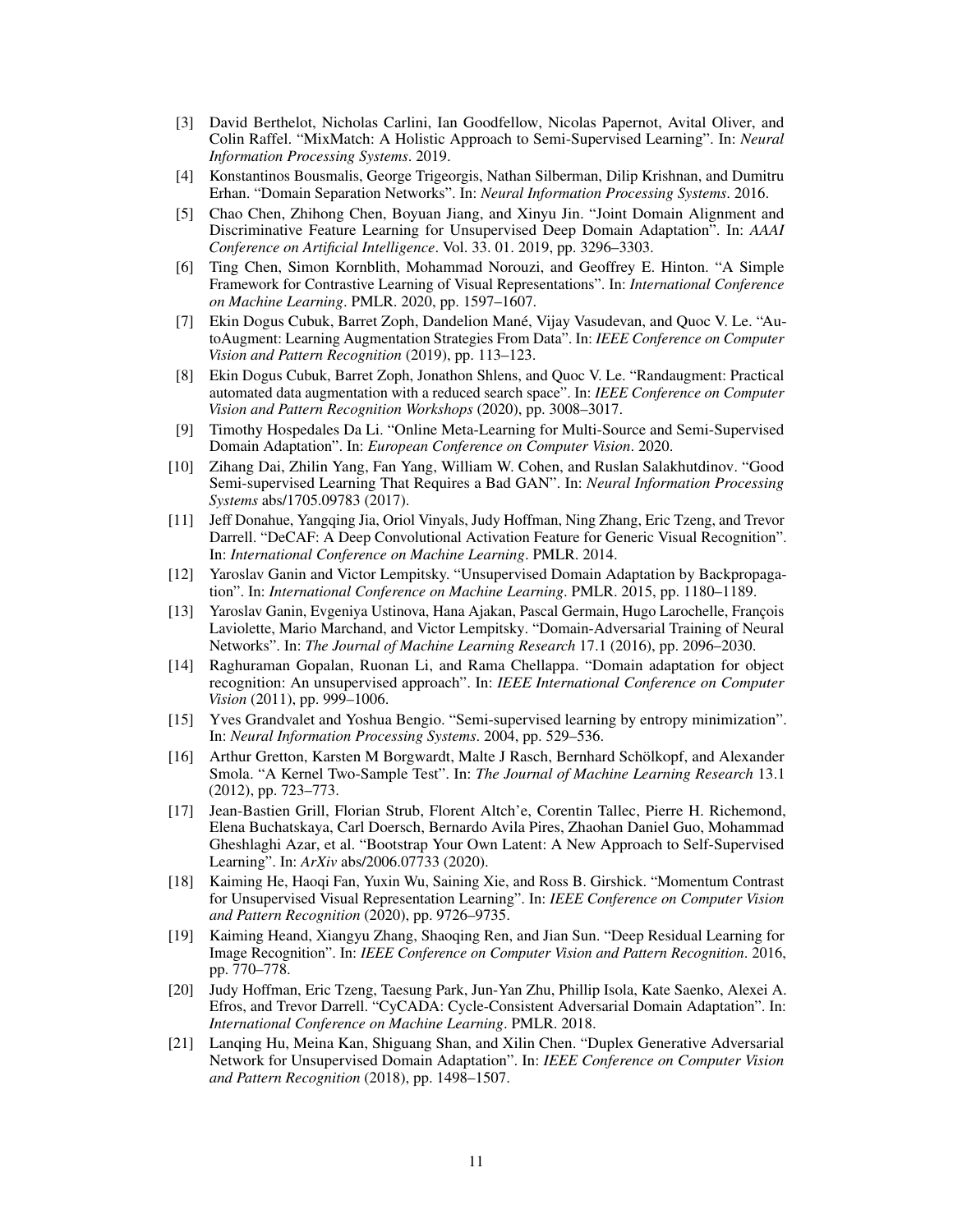- <span id="page-11-1"></span>[22] Gao Huang, Zhuang Liu, Laurens Van Der Maaten, and Kilian Q. Weinberger. "Densely Connected Convolutional Networks". In: *IEEE Conference on Computer Vision and Pattern Recognition* (2017), pp. 2261–2269.
- <span id="page-11-2"></span>[23] Shuiwang Ji, Wei Xu, Ming Yang, and Kai Yu. "3D Convolutional Neural Networks for Human Action Recognition". In: *IEEE Transactions on Pattern Analysis and Machine Intelligence* 35 (2013), pp. 221–231.
- <span id="page-11-10"></span>[24] Jian Shen and Yanru Qu and Weinan Zhang and Yong Yu. "Wasserstein Distance Guided Representation Learning for Domain Adaptation". In: *AAAI Conference on Artificial Intelligence*. 2018.
- <span id="page-11-16"></span>[25] Pin Jiang, Aming Wu, Yahong Han, Yunfeng Shao, Meiyu Qi, and Bingshuai Li. "Bidirectional Adversarial Training for Semi-Supervised Domain Adaptation". In: *International Joint Conferences on Artificial Intelligence*. 2020.
- <span id="page-11-8"></span>[26] Guoliang Kang, Lu Jiang, Yi Yang, and Alexander G Hauptmann. "Contrastive Adaptation Network for Unsupervised Domain Adaptation". In: *IEEE Conference on Computer Vision and Pattern Recognition* (2019), pp. 4888–4897.
- <span id="page-11-11"></span>[27] Guoliang Kang, Liang Zheng, Yan Yan, and Yi Yang. "Deep Adversarial Attention Alignment for Unsupervised Domain Adaptation: the Benefit of Target Expectation Maximization". In: *European Conference on Computer Vision*. 2018.
- <span id="page-11-9"></span>[28] Donghyun Kim, Kuniaki Saito, Tae-Hyun Oh, Bryan A. Plummer, Stan Sclaroff, and Kate Saenko. "Cross-domain Self-supervised Learning for Domain Adaptation with Few Source Labels". In: *IEEE International Conference on Computer Vision* abs/2003.08264 (2021).
- <span id="page-11-4"></span>[29] Tae-Kyung Kim and Changick Kim. "Attract, Perturb, and Explore: Learning a Feature Alignment Network for Semi-supervised Domain Adaptation". In: *European Conference on Computer Vision*. 2020.
- <span id="page-11-0"></span>[30] Alex Krizhevsky, Ilya Sutskever, and Geoffrey E. Hinton. "ImageNet Classification with Deep Convolutional Neural Networks". In: *Neural Information Processing Systems* 25 (2012), pp. 1097–1105.
- <span id="page-11-14"></span>[31] Chongxuan Li, Kun Xu, Zhu Jun, and Zhang Bo. "Triple Generative Adversarial Nets". In: *Neural Information Processing Systems* abs/1703.02291 (2017).
- <span id="page-11-3"></span>[32] Ji Lin, Chuang Gan, and Song Han. "TSM: Temporal Shift Module for Efficient Video Understanding". In: *IEEE International Conference on Computer Vision* (2019), pp. 7082– 7092.
- <span id="page-11-15"></span>[33] Weizhe Liu, David Ferstl, Samuel Schulter, Lukas Zebedin, Pascal Fua, and Christian Leistner. "Domain Adaptation for Semantic Segmentation via Patch-Wise Contrastive Learning". In: *arXiv preprint arXiv:2104.11056* (2021).
- <span id="page-11-12"></span>[34] Mingsheng Long, Yue Cao, Jianmin Wang, and Michael I. Jordan. "Learning Transferable Features with Deep Adaptation Networks". In: *International Conference on Machine Learning*. PMLR. 2015, pp. 97–105.
- <span id="page-11-6"></span>[35] Mingsheng Long, Zhangjie Cao, Jianmin Wang, and Michael I. Jordan. "Conditional Adversarial Domain Adaptation". In: *Neural Information Processing Systems*. 2018.
- <span id="page-11-5"></span>[36] Mingsheng Long, Han Zhu, Jianmin Wang, and Michael I. Jordan. "Unsupervised Domain Adaptation with Residual Transfer Networks". In: *Neural Information Processing Systems*. 2016.
- <span id="page-11-17"></span>[37] Samarth Mishra, Kate Saenko, and Venkatesh Saligrama. "Surprisingly Simple Semi-Supervised Domain Adaptation with Pretraining and Consistency". In: *ArXiv* abs/2101.12727 (2021).
- <span id="page-11-13"></span>[38] Zak Murez, Soheil Kolouri, David Kriegman, Ravi Ramamoorthi, and Kyungnam Kim. "Image to Image Translation for Domain Adaptation". In: *IEEE Conference on Computer Vision and Pattern Recognition* (2018), pp. 4500–4509.
- <span id="page-11-7"></span>[39] Aaron van den Oord, Yazhe Li, and Oriol Vinyals. "Representation Learning with Contrastive Predictive Coding". In: *ArXiv* abs/1807.03748 (2018).
- <span id="page-11-18"></span>[40] Adam Paszke, Sam Gross, Francisco Massa, Adam Lerer, James Bradbury, Gregory Chanan, Trevor Killeen, Zeming Lin, Natalia Gimelshein, Luca Antiga, Alban Desmaison, Andreas Köpf, Edward Yang, Zach DeVito, Martin Raison, Alykhan Tejani, Sasank Chilamkurthy, Benoit Steiner, Lu Fang, Junjie Bai, and Soumith Chintala. "PyTorch: An Imperative Style, High-Performance Deep Learning Library". In: *Neural Information Processing Systems*. 2019.